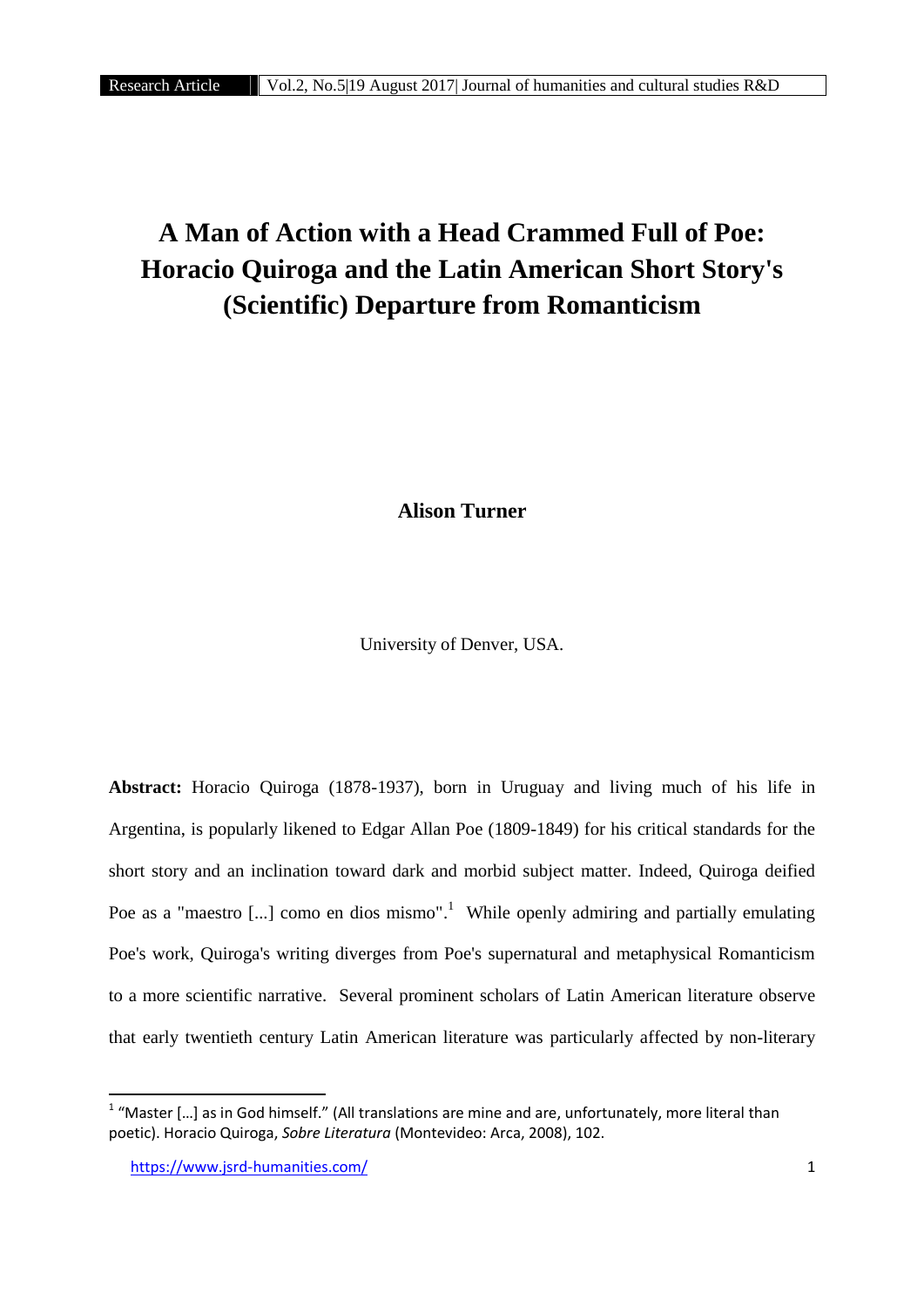sources, whether from a heightened awareness of the environment (Jennifer French), the exposure to and adaptation of scientific documents (Roberto González Echevarría), or the increased attention to emerging technology (Beatriz Sarlo). Analyzing two short stories by both Poe and Quiroga, I demonstrate that while Quiroga may have been inspired by the Romantic subject matter of death from the work of Poe, the type of death that he portrays is not Romantic: The heightened non-literary discourse of Quiroga's surroundings motivate him towards a depiction of death that is more natural than supernatural, more scientific than metaphysical.

The beginning of the Latin American short story canon is most commonly attributed to Esteban Echeverría's 1838 "El matadero,"<sup>2</sup> after which the genre was soon after put into dialogue with short story authors from all over the world including Edgar Allen Poe (1809- 1849). Poe's work was particularly attractive to Latin American modernists, suggest scholars Susan and Stuart Levine, for his "idea of creating a melancholic tone" and the use of "specific sounds to create specific effects, interior rhymes and new variations of meters, repetitions, and onomatopoeia."<sup>3</sup> In the words of one critic, early twentieth century Latin American authors belonged to "a generation brushed by the wings of Poe's raven."<sup>4</sup> It was in this Romantic atmosphere that Horacio Quiroga began his literary career.

<sup>2</sup> Margaret Peden, "Introduction", in *The Latin American Short Story: A Critical History,* ed. Margaret Peden *(*Boston: G.K. Hall, 1983), 3.

<sup>3</sup> Susan and Stuart Levine, "Poe in Spanish America" in *Poe Abroad: Influence, Reputation, Affinities*, ed. Lois Vines (Iowa City: University of Iowa, 1999), 122.

<sup>4</sup> Mary Berg, "Horacio Quiroga", in *Poe Abroad: Influence, Reputation, Affinities*, ed. Lois Vines (Iowa City: University of Iowa), 239.

https://www.jsrd-humanities.com/ 2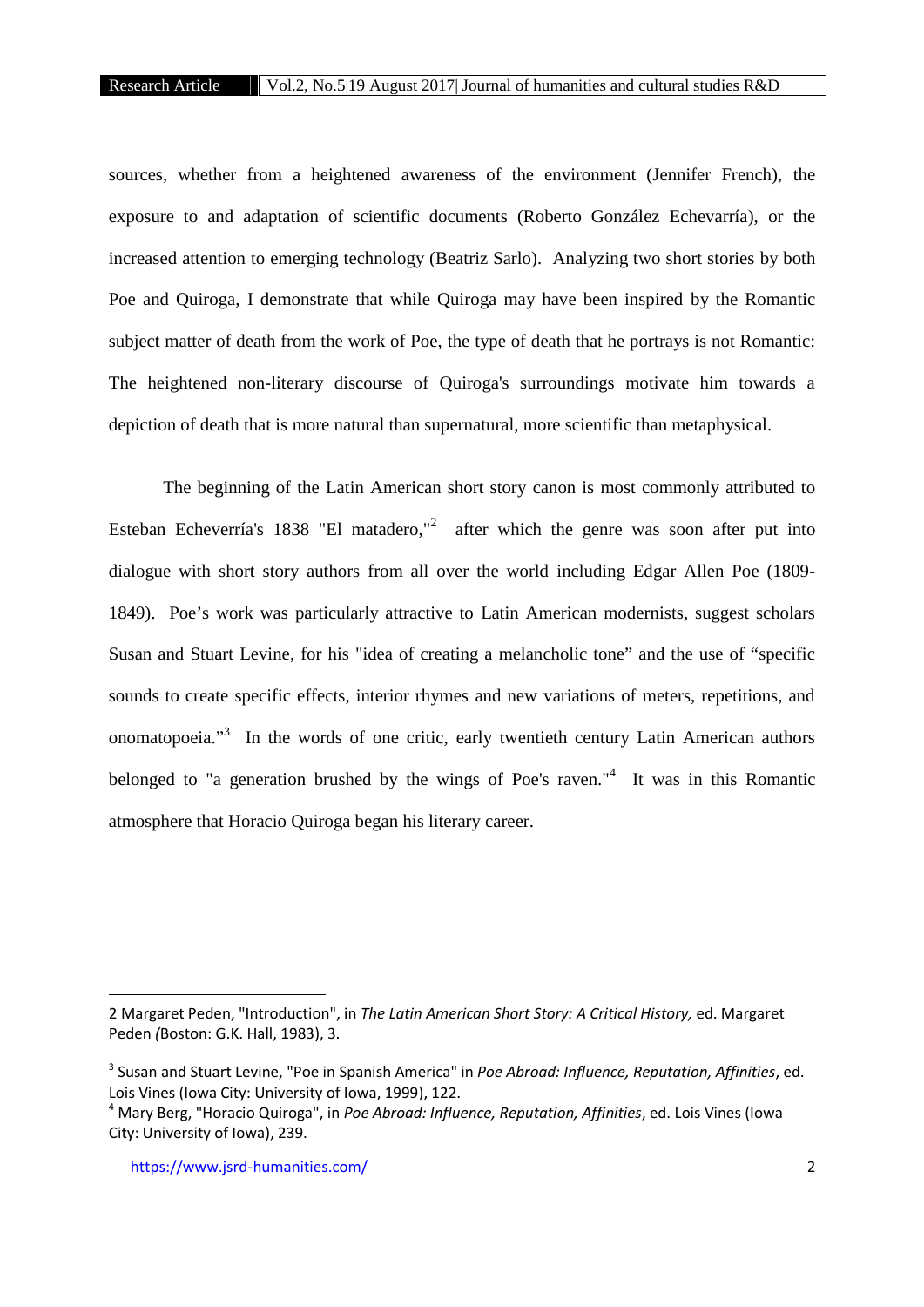Writing in the first thirty years of the twentieth century, Quiroga created nearly two hundred stories in addition to essays, novels, a film script and a play.<sup>5</sup> Though he began writing more than sixty years after the inaugurating "El matedero", it was only after Quiroga that the genre solidified in Latin America, so that scholars deem him as "the first truly major Spanish American short-story writer."<sup>6</sup> Scholarship is divided in how to place Quiroga within the greater development of Latin American literature: he has been claimed as a *modernismo*, a movement largely lead in Latin America by the poet Rubén Dario,<sup>7</sup> as a part of the "realist-naturalist" tradition," <sup>8</sup> and as a contributor to *criollo* literature, because his stories "are rural" and "exalt *criollo* values such as virility and endurance." <sup>9</sup> Peter Beardsell alleviates this confusion by suggesting that Quiroga is "too idiosyncratic to conform to any single trend"<sup>10</sup>; no matter how many categories that may claim him, Quiroga was one of the pivot points between the raven brushed era of Latin American literature and what was to follow.

Scholars repeatedly emphasize a direct and particular kinship between Quiroga and Poe despite their chronological and geographical differences (Peden, Berg, Levine, Shade, Rocca, González Echevarría, French). Critic Mary Berg writes: "few young writers apprenticed themselves to Poe quite as openly and obsessively as Horacio Quiroga. [...] Poe was his avowed

<sup>5</sup> Peter R. Beardsell, *Quiroga--Cuentos De Amor, De Locura y De Muerte* (London; Dover, N.H: Grant & Cutler, 1986), 20.

<sup>6</sup> Margaret Peden, "Introduction", in *The Latin American Short Story: A Critical History ,* ed. Margaret Peden *(*Boston: G.K. Hall, 1983), 5.

<sup>7</sup> Margaret Peden, "Introduction", in *The Latin American Short Story: A Critical History ,* ed. Margaret Peden *(*Boston: G.K. Hall, 1983), 4. For more on Rubén Dario and his close affinity to Poe, see Marjorie Johnston's "Ruben Dario's Acquaintance with Poe" in *Hispania: A Journal Devoted to the Teaching of Spanish and Portuguese* (17.3 , 1934), 271-78.

<sup>8</sup> John Brushwood, "The Spanish American Short Story from Quiroga to Borges" in *The Latin American Short Story: A Critical History*, ed. Margaret Peden (Boston: G.K. Hall, 1983), 71-2.

<sup>9</sup> Peter R. Beardsell, *Quiroga--Cuentos De Amor, De Locura y De Muerte* (London; Dover, N.H: Grant & Cutler, 1986), 19.

 $10$  Ibid.

https://www.jsrd-humanities.com/ 3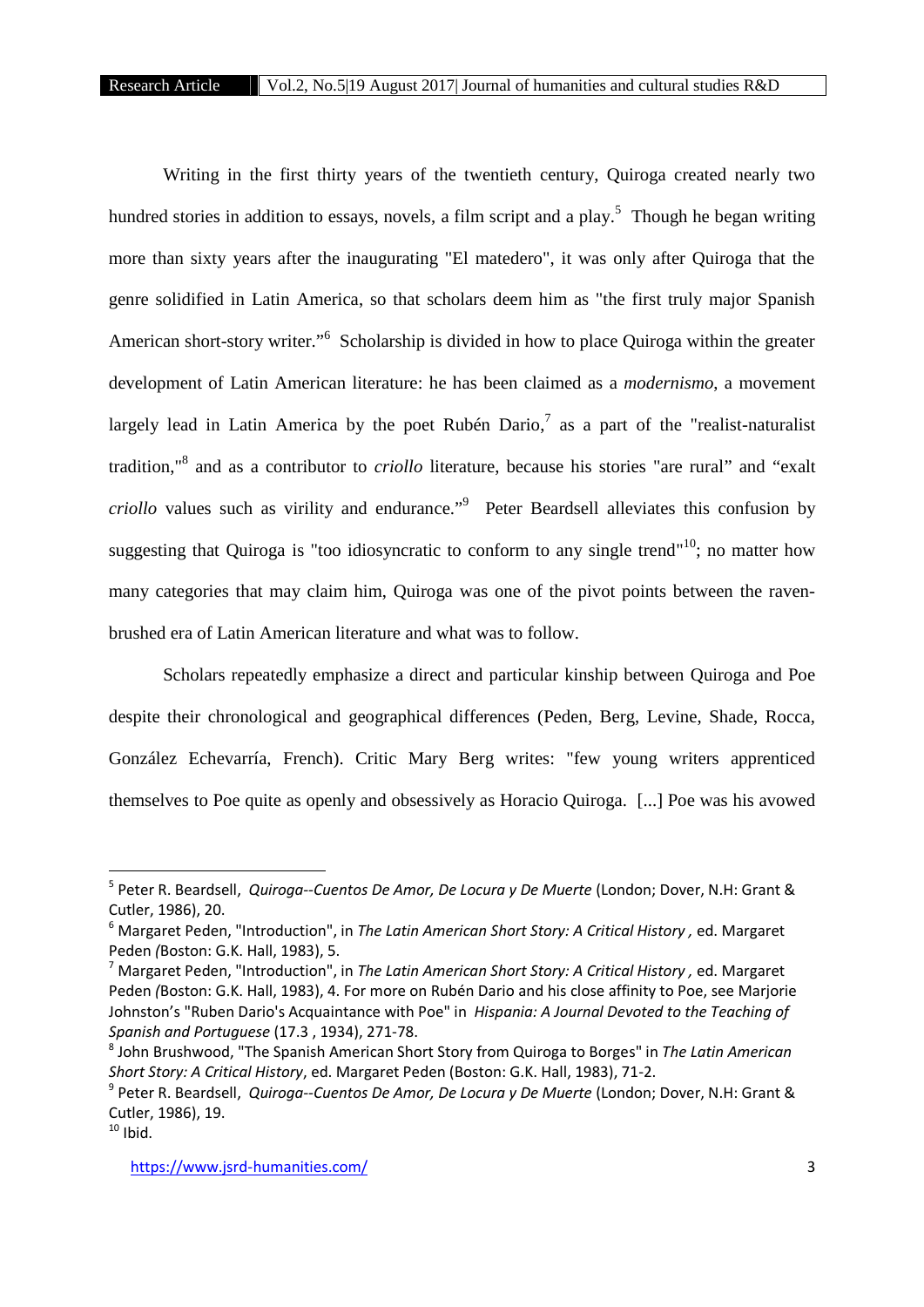master and lifelong soul mate, and many of his early stories flaunt this apprenticeship."<sup>11</sup> Quiroga reveals his perhaps obsessive devotion when he describes his state of mind in 1904: "Poe was the only writer I was reading at that time; that cursed madman had come to dominate me completely; every book on my table was by him. My head was crammed full of Poe."<sup>12</sup> Quiroga's obsession perhaps explains the oft-noted similarity in content in the work of the two authors, such as the macabre<sup>13</sup> or "the climate of perversion, the ghoulishness, the vague aura of disease - both mental and physical".<sup>14</sup> Quiroga's deification of Poe convinces Berg that "It is as though Quiroga had internalized and assimilated Poe's texts so fully that nearly every story Quiroga wrote can be connected in some way to his mentor".<sup>15</sup>

I will analyze some of these "connections" in the fiction of the two authors below, after pointing out Quiroga's more direct emulation of Poe via literary criticism. The best known of Quiroga's critical works, the *Decalogo Del Perfecto Cuentista,* is ten epigraphs of advice for the willing short story writer. The piece opens in paying tribute to Poe and other masters by suggesting that writers treat masters of writing like Gods: "Cree en un maestro - Poe, Maupassant, Kipling, Chejov - como en Dios mismo".<sup>16</sup> Ouiroga then echoes the critical demands that Poe lineated for the short story nearly sixty years earlier. While Poe insists that, "In the whole composition there should be no word written, of which the tendency, direct or indirect,

<sup>11</sup> Mary Berg, "Horacio Quiroga", in *Poe Abroad: Influence, Reputation, Affinities*, ed. Lois Vines (Iowa City: University of Iowa), 239.

 $12$  Ibid., 241.

<sup>13</sup> Peter R. Beardsell, *Quiroga--Cuentos De Amor, De Locura y De Muerte* (London; Dover, N.H: Grant & Cutler, 1986), 44.

<sup>14</sup> Roberto González Echevarría, "Introduction" in *The Oxford Book of Latin American Short Stories*, ed. Roberto González Echevarría (New York: Oxford UP, 1997), 17.

<sup>15</sup> Mary Berg, "Horacio Quiroga", in *Poe Abroad: Influence, Reputation, Affinities, ed. Lois Vines* (Iowa City: University of Iowa), 241.

<sup>16</sup> "Believe in a master […] as in God himself." Horacio Quiroga, *Sobre Literatura* (Montevideo: Arca, 2008), 102.

https://www.jsrd-humanities.com/ 4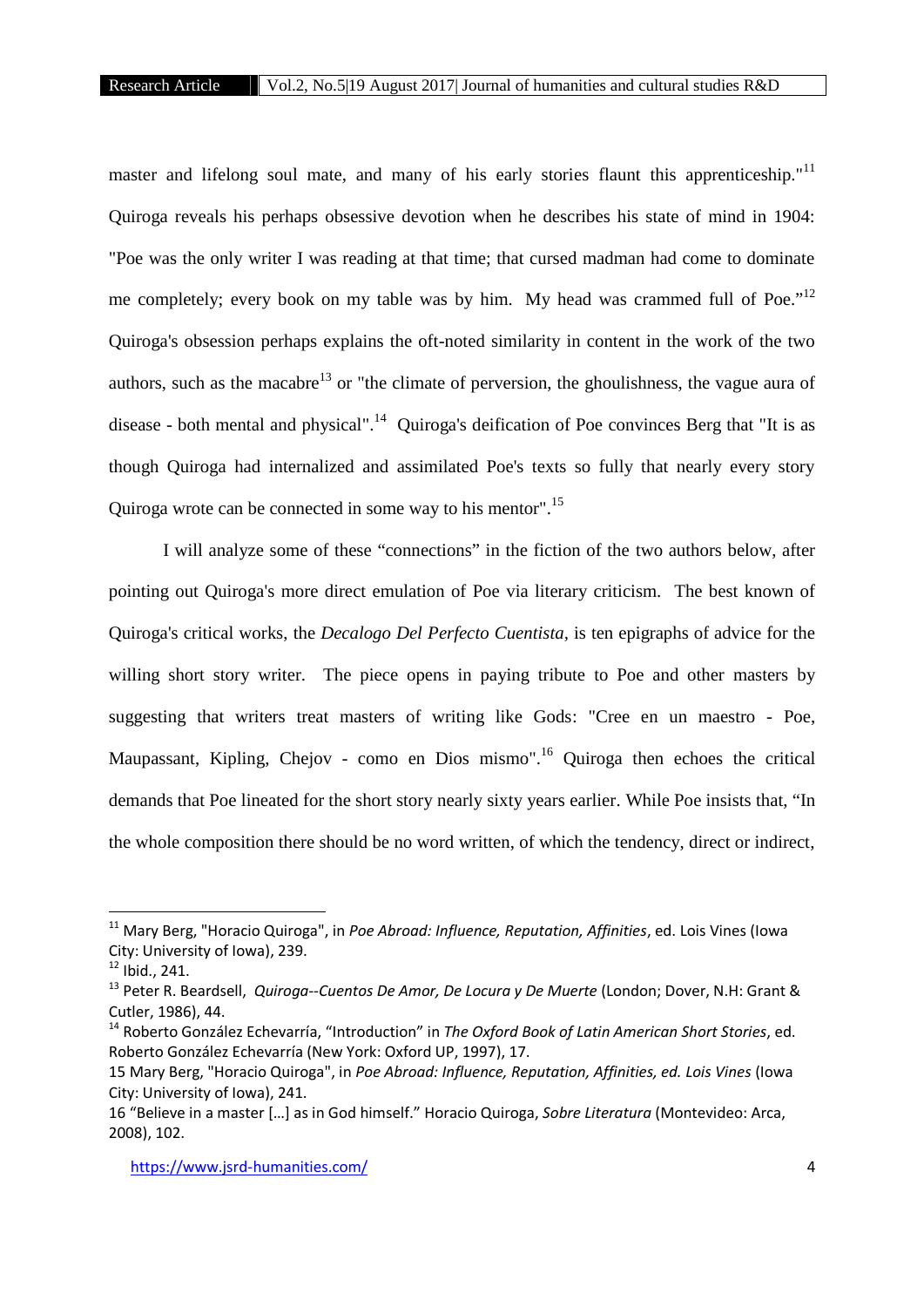is not to the one pre-established design,"<sup>17</sup> Quiroga advises that authors avoid unnecessary adjectives and that "Inútiles serán cuantas colas de color adhieras a un sustantivo débil. Si hallas el que es preciso, él sólo tendrá un color incomprable. Pero hay que hallarlo".<sup>18</sup> When Poe orders strict consciousness that the "dénouement" be "constantly in view [so] that we can give a plot its indispensable air of consequence,"<sup>19</sup> Quiroga warns that authors "No empieces a escribir sin saber desde la primera palabra adonde vas. En un cuento bien logrado, las tres primeras líneas tienen casi la importancia de las tres últimas."<sup>20</sup> In regards to the short story structure, then, Quiroga loyally follows his "maestro."

It is in the content of the fiction writing that Quiroga strays from Poe. Poe writes that "Truth is often, and in very great degree, the aim of the tale"<sup>21</sup> while Quiroga advises that authors aim to express life, not truth: "Tell your history as if your tale wouldn't have more interest beyond the small environment of your characters, you could be one of those. There isn't another way to obtain *life* in a tale".<sup>22</sup> The consequences of Poe's aiming for truth and Quiroga's quest for life is made manifest in a comparison of each man's portrayal of death. I analyze two stories from each author in which the protagonist awaits death: Poe's "A Descent into the Maelstrom" and "The Pit and the Pendulum," and Quiroga's "Drifting" and "The Dead Man."

<sup>17</sup> Poe, Edgar Allen, in *Literary Criticism of Edgar Allan Poe*, ed. Robert Lee Hough (Lincoln: University of Nebraska Press, 1965), 135.

 $18$  "The streaks of color sticking to a weak noun will be useless. If you find the exact noun, it will have incomparable color on its own. But you have to find it." Horacio Quiroga, *Sobre Literatura* (Montevideo: Arca, 2008), 103.

<sup>19</sup> Poe, Edgar Allen, in *Literary Criticism of Edgar Allan Poe*, ed. Robert Lee Hough (Lincoln: University of Nebraska Press, 1965), 20.

 $20$  "Don't begin writing without knowing where you're going from the first word. In a successful story, the first three lines have nearly the same importance as the last three." Horacio Quiroga, *Sobre Literatura* (Montevideo: Arca, 2008), 103.

<sup>21</sup> Poe, Edgar Allen, in *Literary Criticism of Edgar Allan Poe*, ed. Robert Lee Hough (Lincoln: University of Nebraska Press, 1965), 136.

<sup>22</sup> Horacio Quiroga, *Sobre Literatura* (Montevideo: Arca, 2008), 103.

https://www.jsrd-humanities.com/ 5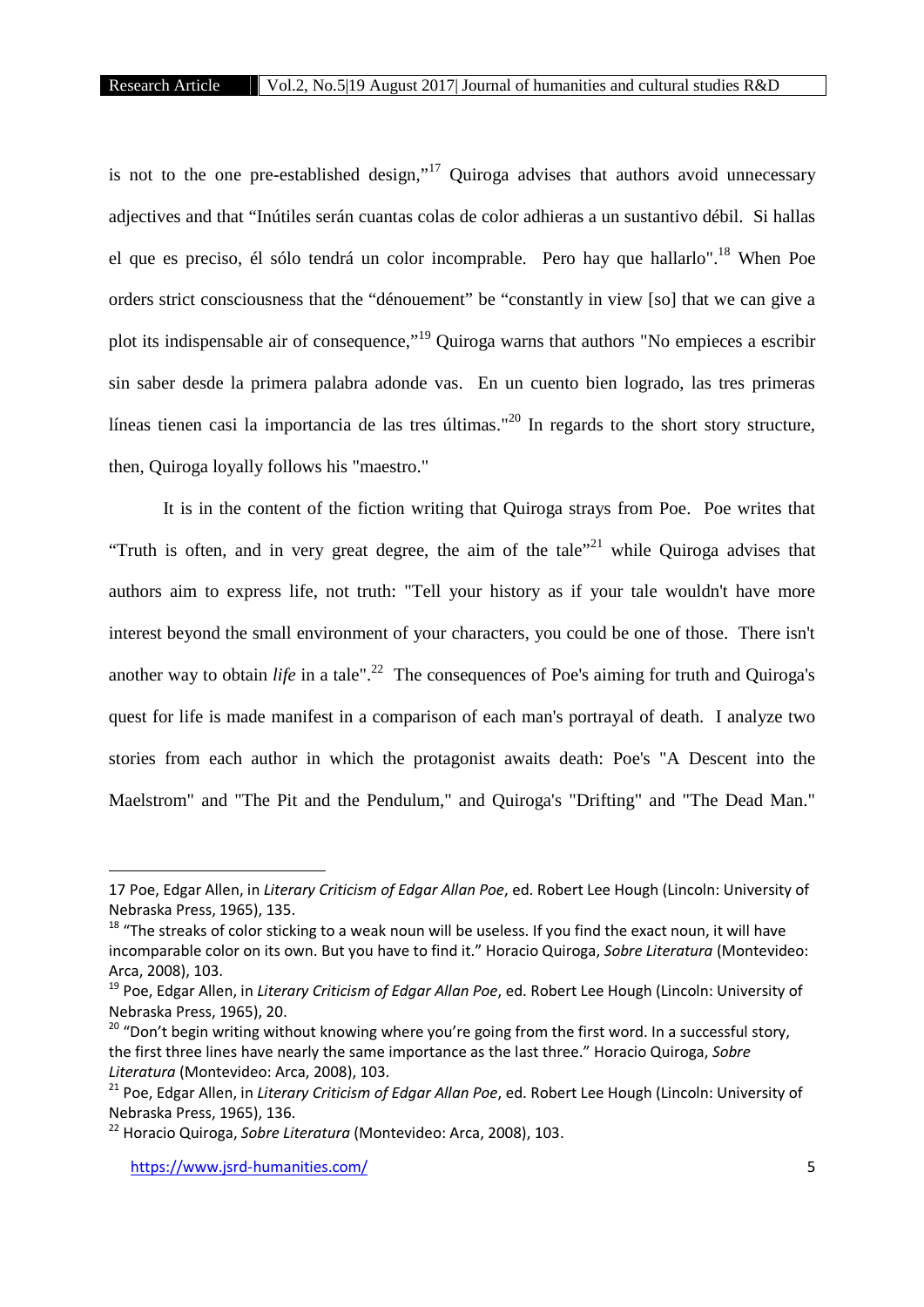From these stories it is clear that Poe Romantically portrays death as a metaphysical and supernatural search for truth, while Quiroga depicts death as a scientific process of nature.

The theme of death has a strong presence in the stories of each author. Poe's characters come back from the dead ("The Fall of the House of Usher"), make deals with the dead ("Eleanora") and nearly become the dead ("A Descent into the Maelstrom", "The Pit and the Pendulum"). Scholars Levine argue that Poe's treatment of death is generally metaphysical:

> Poe is interested in the varieties of inspired creativity - hence the hint that dreams and fainting fits carry knowledge of eternity; the unconscious mind may know what will be known after death. The person just awakening has dim memories of such knowledge. The narrator, in an abnormal state, tortured and frightened, has glimpses of it while awake. $^{23}$

For Poe, the body does not merely expire with death. A leader of the Romantics, Poe emphasizes the supernatural and metaphysical aspects of death, as well as its importance to the individual. Death takes a person beyond the physical world, serving as a potential conduit towards what he sees as the ultimate goal: truth.

Quiroga shares Poe's morbid fascinations, as seen in stories with acute descriptions of murder ("The Decapitated Chicken") and accidental deaths ("Sunstroke," "The Feather Pillow," "The Dead Man," "Drifting"). Beardsell writes that death makes various appearances in Quiroga's oeuvre: "It can be predictable [...] or unexpected [...]the result of error [...]or of something beyond human control [...]pitiable [...]gruesome [...] noble [...] or even a source of

<sup>23</sup> Susan and Stuart Levine, "Salvation Through Terror", in *The Short Fiction of Edgar Allan Poe*, ed. Stuart and Susan Levine (Indianapolis: Bobbs-Merrill Company, 1976), 39.

https://www.jsrd-humanities.com/ 6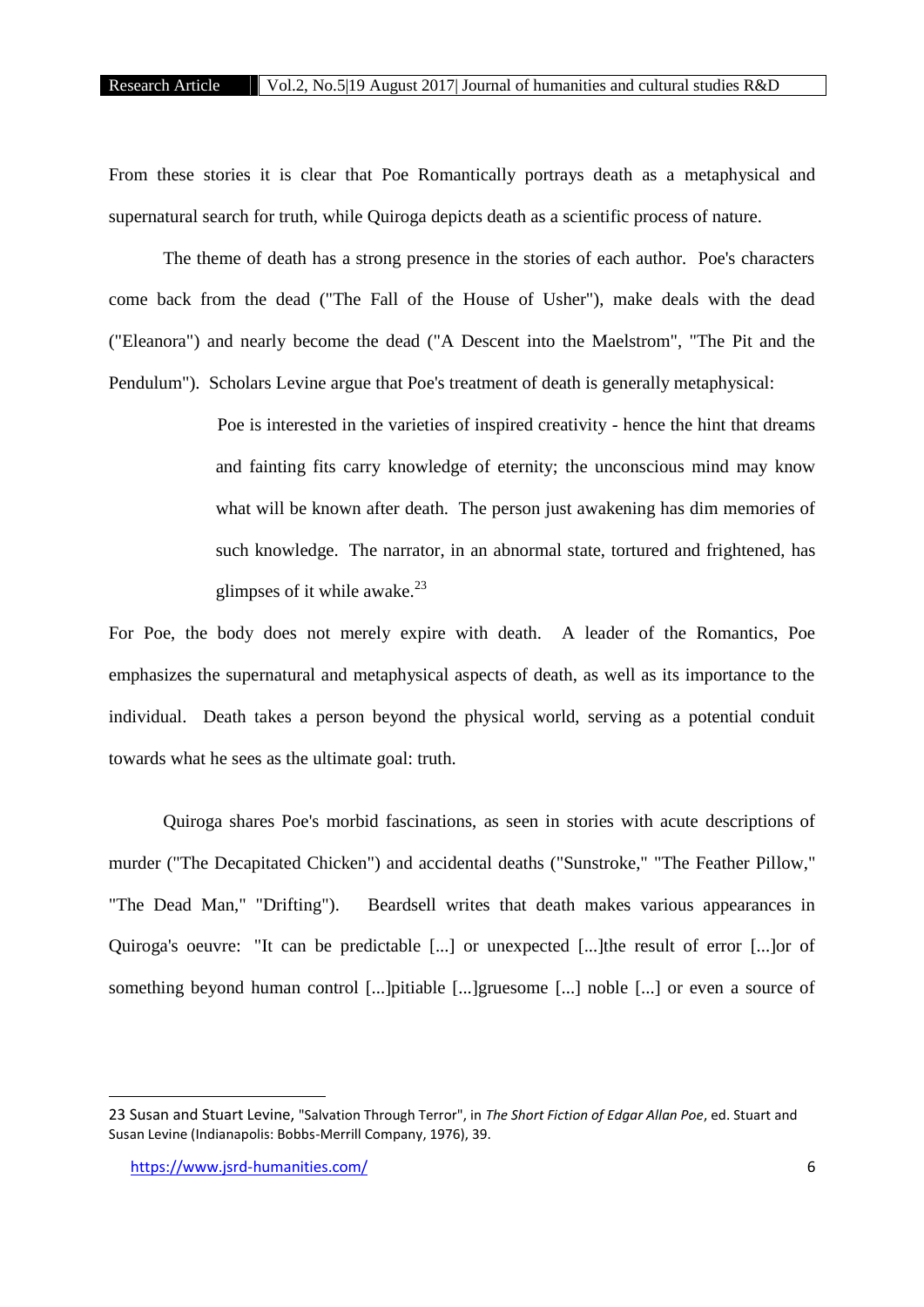indifference".<sup>24</sup> While sharing Poe's obsession with the morbid, Quiroga's dying characters do not experience a death that is Romantic; Quiroga stops death at the body, allowing no speculation for what happens after corporal demise. Beardsell confirms that for Quiroga death is more about the life that was than a prolonged life that could be:

> In Quiroga's stories as a whole [...] characters faced with danger or aware of imminent death rarely entertain metaphysical thoughts and never approach religious experience. Any solutions to the problems constantly posed by death seem to be available only within life on earth. What counts for him in particular is the way the characters treat their life, the way they cope with dying[...].<sup>25</sup>

The difference between Poe's metaphysical and Quiroga's corporal portrayal of death is particularly striking in the two stories from each author that feature a dying protagonist.

Poe's protagonists in these two stories face death unavoidably, eventually surviving as changed men. The old sailor in "A Descent into the Maelstrom" relates how he inexplicably survived nature's wrathful storm at sea: "there happened to me an event such as never happened before to mortal man - or at least such as no man ever survived to tell of - and the six hours of deadly terror which I then endured have broken me up body and soul".<sup>26</sup> The uncanny fortune of the old man does not, however, leave him unscathed: "My hair, which had been raven-black the day before, was as white as you see it now. They say too that the whole expression of my

<sup>24</sup> Peter R. Beardsell, *Quiroga--Cuentos De Amor, De Locura y De Muerte* (London; Dover, N.H: Grant & Cutler, 1986), 56.

 $25$  Ibid., 45.

<sup>26</sup> Edgar Allen Poe, "A Descent into the Maelstrom," in *The Short Fiction of Edgar Allan Poe*, ed. Stuart and Susan Levine (Indianapolis: Bobbs-Merrill Company, 1976), 40.

https://www.jsrd-humanities.com/ 7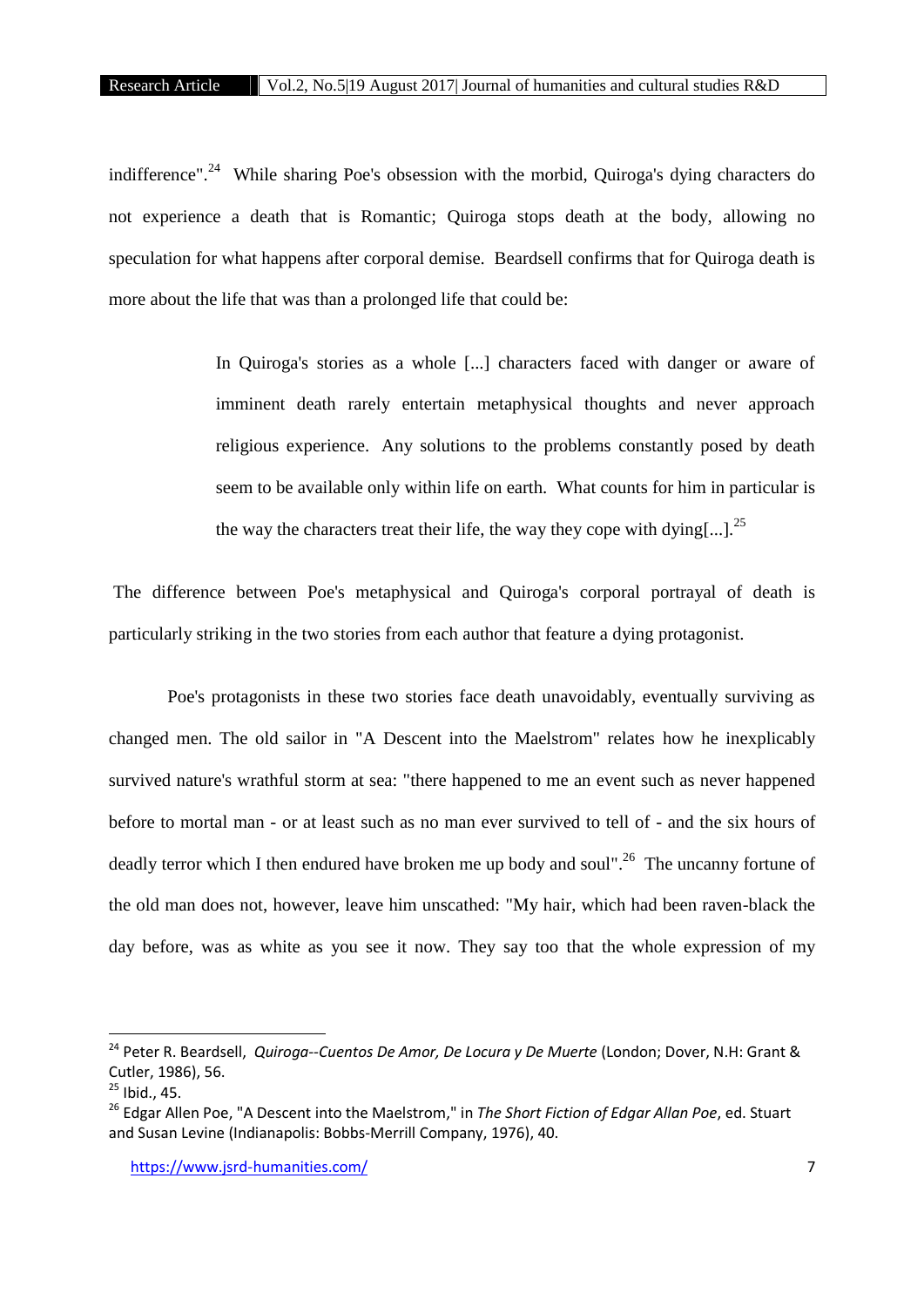countenance had changed".<sup>27</sup> The brush with death has left him with an extraordinary - and supernatural - mark, his changed hair. "The Pit and the Pendulum" features a survival that is just as unlikely, as the confined narrator suffers in a torture chamber for days with no distraction but the thoughts of imminent death: "That the result would be death, and a death of more than customary bitterness, I knew too well the character of my judges to doubt".<sup>28</sup> After enduring various methods of torture and emotional responses, the narrator prepares himself for death but is saved at the last moment. Albeit in different situations, both of Poe's protagonists believe that they will die, and this knowledge -- and only this knowledge -- creates a sense of wonder that brings them closer to a supernatural truth.

Poe's protagonists are altered by their near-death experiences in ways Romantic and metaphysical. The sailor in "A Descent" recounts that he "shook from head to foot" as if with "the most violent fit of the ague", $^{29}$  but that at the end of the arduous path of physical torture awaited a mysteriously calm, accepting sense of wonder:

> It may look like boasting - but what I tell you is truth - I began to reflect how magnificent a thing it was to die in such a manner, and how foolish it was in me to think of so paltry a consideration as my own individual life, in view of so wonderful a manifestation of God's power. I do believe that I blushed with shame when this idea crossed my mind. After a little while I became possessed with the keenest curiosity about the whirl itself. I positively felt a *wish* to explore its depths, even at the sacrifice I was going to make; and my principal grief was that I

 $^{27}$  Ibid., 50.<br> $^{28}$  Ibid., 52.

 $29$  Ibid., 45.

https://www.jsrd-humanities.com/ 8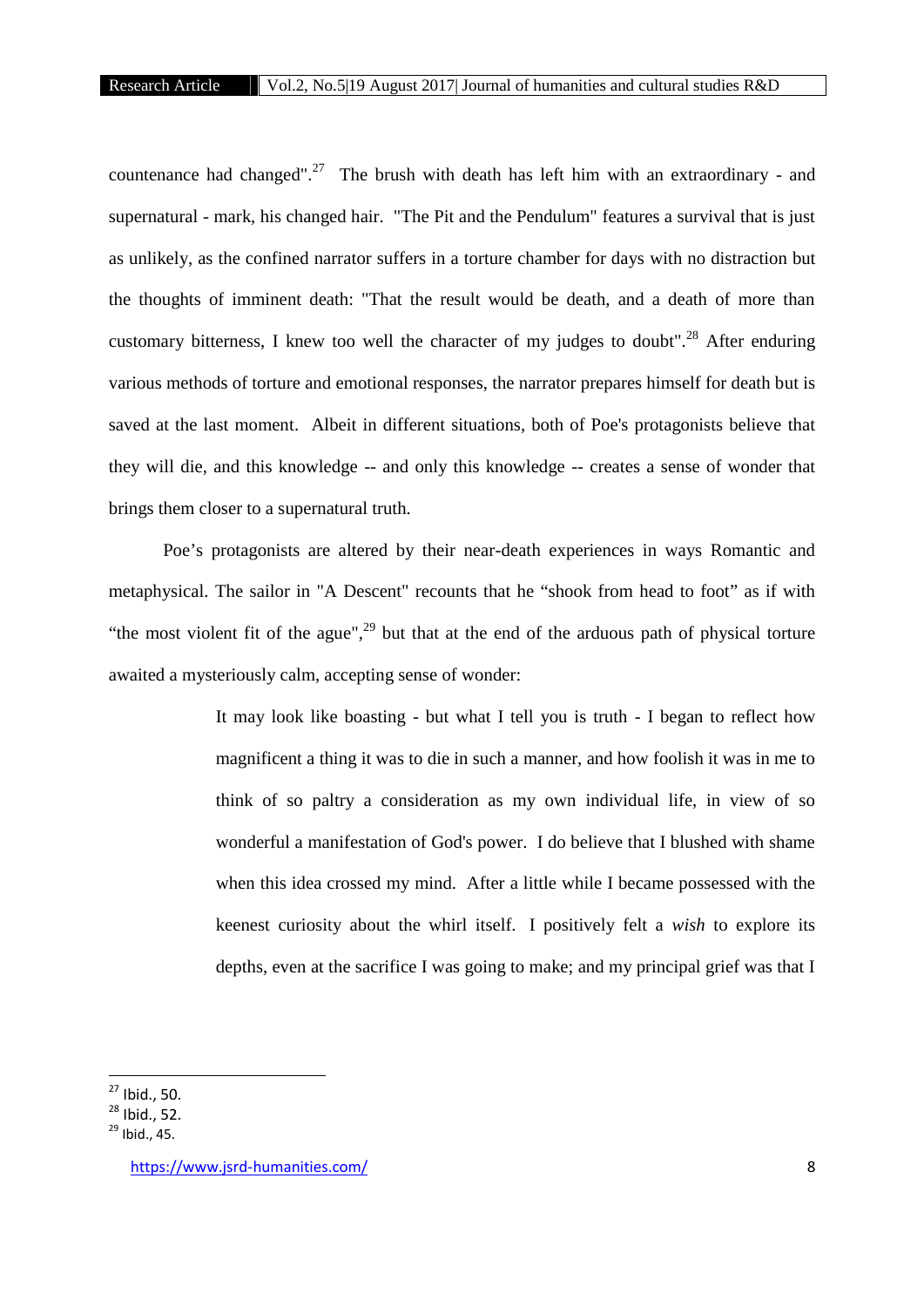should never be able to tell my old companions on shore about the mysteries I should see.<sup>30</sup>

Despite death's initial terror, the experience offers something alluring, mysterious and even desirable: At the brink of death there is truth. The wretched narrator of "The Pit and the Pendulum" undergoes a similar philosophical progression. He suffers physically throughout his confinement: "I was sick - sick unto death with that long agony; and when they at length unbound me, and I was permitted to sit, I felt that my senses were leaving me".<sup>31</sup> Yet these corporal maladies climax in an alluring and pensive calm, familiar to that above:

> I saw that some ten or twelve vibrations would bring the steel in actual contact with my robe - and with this observation there suddenly came over my spirit all the keen, collected calmness of despair. For the first time during many hours - or perhaps days - I *thought*.<sup>32</sup>

In both of Poe's stories death grants man a knowledge that is unattainable during life. When the tortured narrator swoons, he thinks, "In the deepest slumber - no! In delirium - no! In a swoon no! In death - no! Even in the grave all *is not* lost. Else there is no immortality for man".<sup>33</sup> Poe's death is not a closing but an opening.

While Quiroga's tales operate with a similar progression (an event occurs that causes the protagonist to consider his own death for the duration of the narrative) Quiroga does not grant death the same philosophical optimism: Quiroga's protagonists do not survive. "Drifting" opens with a death sentence:

 $30$  Ibid., 46-7.

<sup>&</sup>lt;sup>31</sup> Edgar Allen Poe, "The Pit and the Pendulum," in *The Short Fiction of Edgar Allan Poe*, ed. Stuart and Susan Levine (Indianapolis: Bobbs-Merrill Company, 1976), 50. <sup>32</sup> Ibid., 56.

 $33$  Ibid., 51.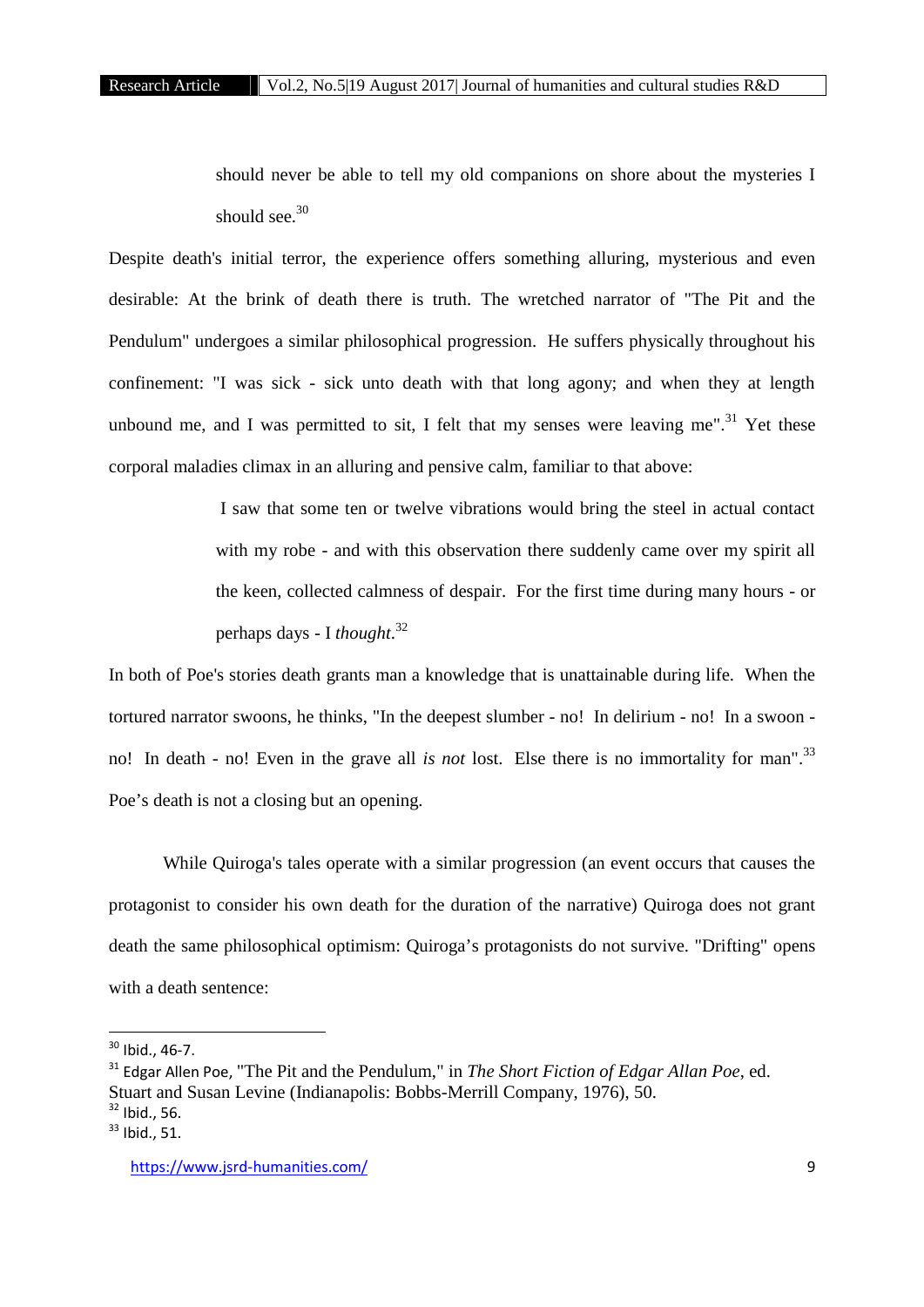The man stepped on something soft and yielding and immediately felt the bite on his foot. [...] The man bent over the bite, wiped off the drops of blood, and thought for a moment. [...] Hurriedly he bound his ankle with his kerchief and continued along the trail to his small ranch.<sup>34</sup>

The rest of the story follows the victim in his struggle to survive the wound, paddling along the river in search for help, only to eventually die at the bottom of his canoe. "The Dead Man" traces a similar plot path, opening with the cause of death, following the protagonist in his last moments, and concluding with his expiration. The second paragraph reads as follows:

> But as he lowered the barbed wire to cross through, his foot slipped on a strip of bark hanging loose from the fence post, and in the same instant he dropped his machete. As he was falling, the man had a dim, distant impression that his machete was not lying flat on the ground. [...] The handle and half the blade of his machete protruded from his shirt; the remainder was not visible.<sup>35</sup>

The injured protagonist does not move for the rest of the tale but simply notices the world around him. At the end, the perspective pulls away from the protagonist and his death is portrayed as a detached, natural event: "for a long, long while, the mare turns her motionless ears toward the heap on the ground and finally, quieted, decides to pass between the post and the fallen man who has rested now".<sup>36</sup>

Though Quiroga's protagonists experience a form of happiness when close to death, their stories do not end in the same openness. The man in "Drifting" has a similar moment of calm as that experienced in Poe's maelstrom and torture chamber:

<sup>34</sup> Horacio Quiroga, "Drifting," in *The Decapitated Chicken and Other Stories by Horacio Quiroga*, trans. Margaret Peden (Austin: University of Texas, 1976), 69.

<sup>35</sup> Horacio Quiroga, "The Dead Man," in *The Decapitated Chicken and Other Stories by Horacio Quiroga*, trans. Margaret Peden (Austin: University of Texas, 1976), 121.

 $36$  Ibid., 125.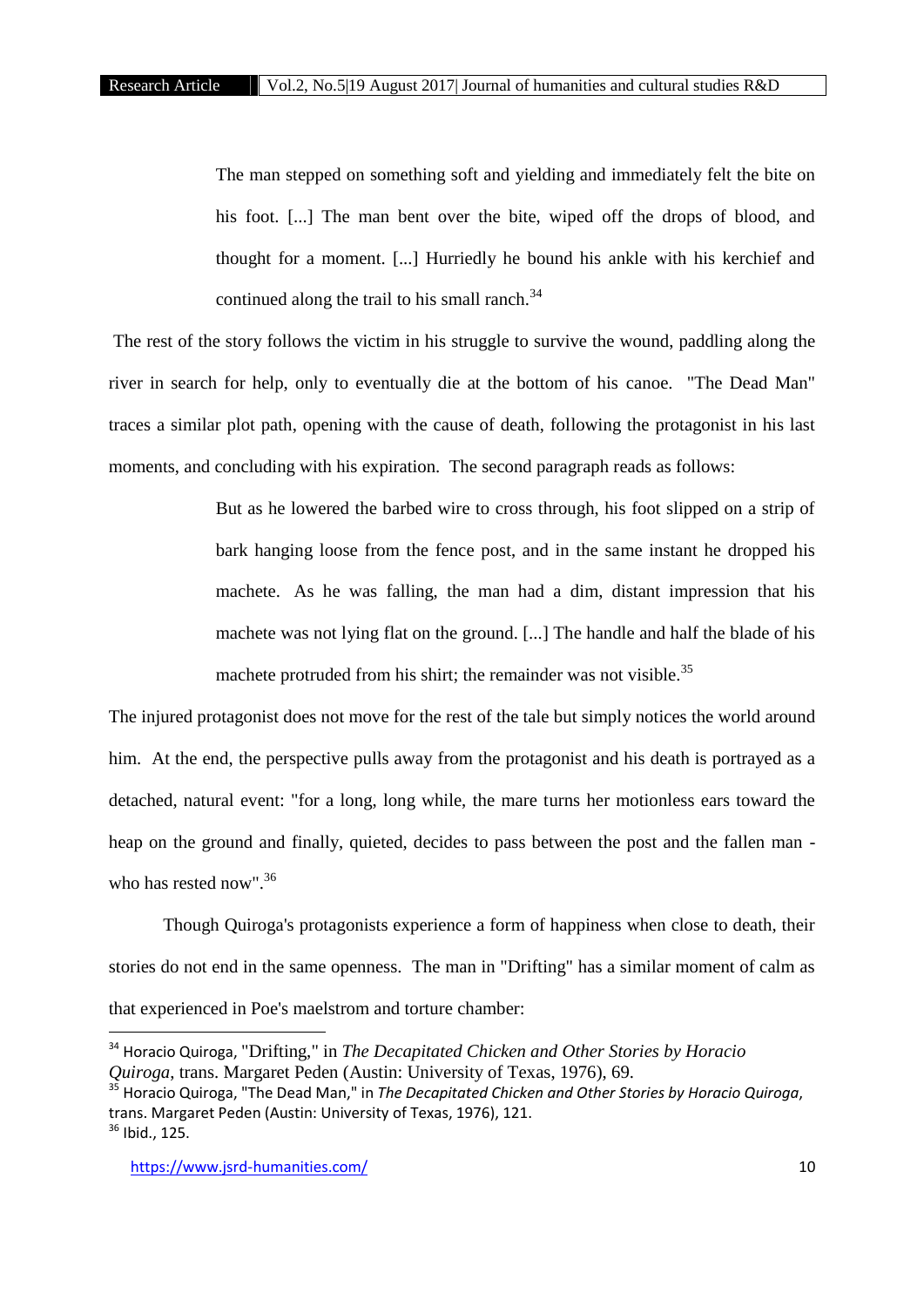The sun had already set when the man, half-conscious in the bottom of the canoe, was shaken by a violent chill. Suddenly, astonished, he dully raised his head; he felt better. His leg was less painful; his thirst was diminishing; and his chest, relieved now, relaxed in slow respiration. [...] His feeling of well-being increased and, with it, a somnolence filled with memories. He no longer had any feeling in his leg or in his belly. $37$ 

The "well-being" of the snakebite victim, however, is noticeably more physical than Poe's eventual philosophical "thought" and "curiosity:" it is the relief of his leg, thirst and chest that soothes him, rather than a curiosity of what awaits him. Furthermore, the thoughts of Quiroga's protagonist look backwards, in a "somnolence filled with memories," while men dying in Poe's tales want to "explore" that which kills them, curious to understand the "immortality of man." For Quiroga death affects the body and its physical experiences, not the soul and its potential opportunities.

Quiroga's depiction of death as a physical event - rather than metaphysical or supernatural - is further developed in "The Dead Man." It is true that within the first few minutes after the accident the protagonist speculates on the significance of his fall, softly echoing a dying Poe protagonist:

> Death. One often thinks in the course of his life that one day, after years, months, weeks, and days of preparation, he will arrive in his turn upon the threshold of death. It is mortal law, accepted and foreseen; so much so that we are in the habit

<sup>37</sup> Horacio Quiroga, "Drifting," in *The Decapitated Chicken and Other Stories by Horacio Quiroga*, trans. Margaret Peden (Austin: University of Texas, 1976), 71-2.

https://www.jsrd-humanities.com/ 11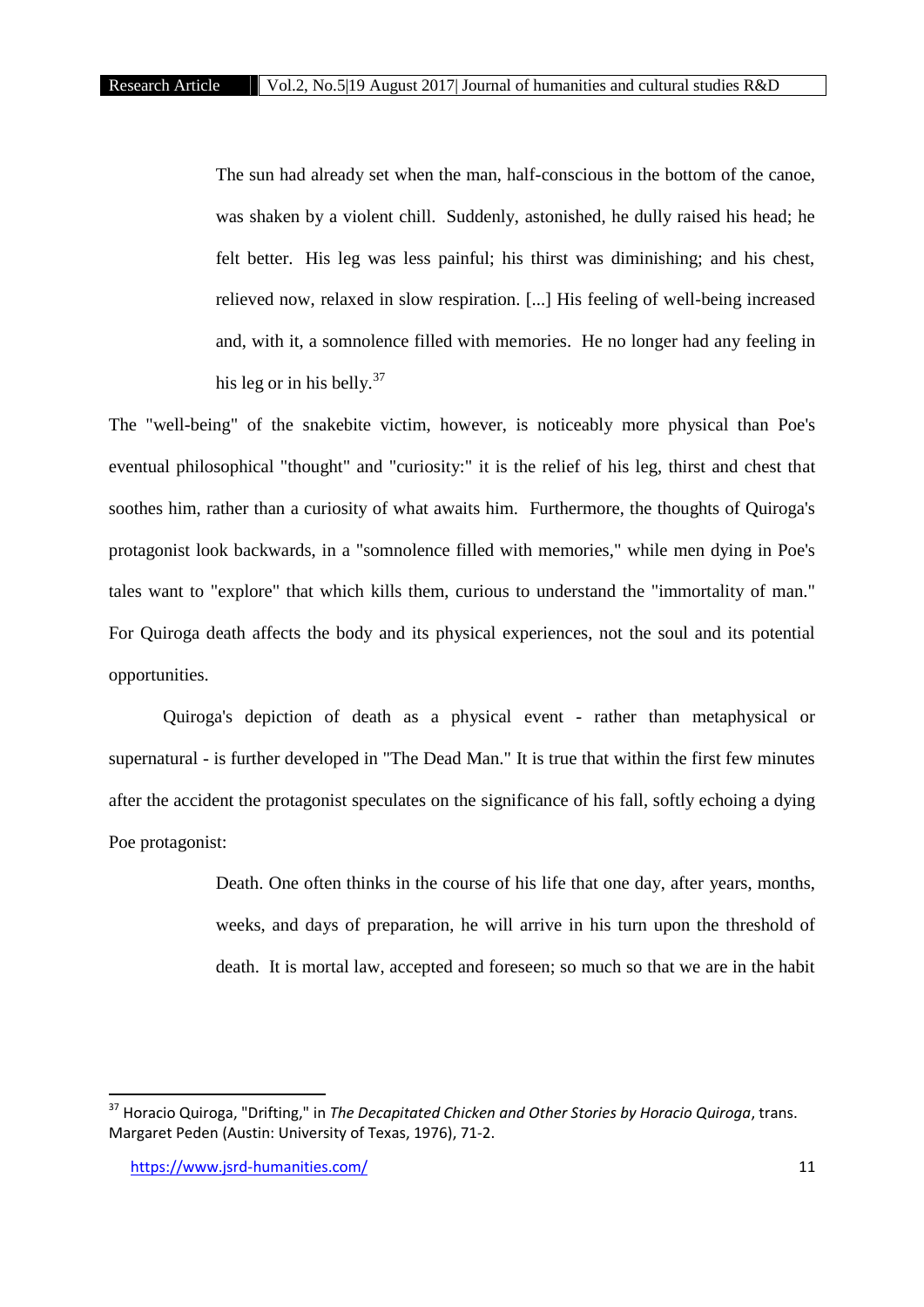of allowing ourselves to be agreeably transported by our imaginations to that moment, supreme among all moments, in which we breathe our last breath.<sup>38</sup>

As the life drains from Quiroga's protagonist, however, the attention shifts to the field on which he lies, the same field the he has worked every day of his adult life. No longer concerned with "the threshold of death," he worries over his separation from the sensations of daily life:

> Is this or isn't it an ordinary midday like so many others in Misiones, in his bushland, on his pasture [...]? [...] Nothing, nothing has changed. Only he is different. For two minutes now his person, his living personality, has had no connection with the cleared land he himself spaded [...] He has been uprooted, brusquely, naturally, because of a slippery piece of bark and a machete in the belly. Two minutes: he is dying. $39$

The protagonist does not ponder the meaning of life, or wonder, awe-stricken, at the new experiences that await him. Rather, he laments the sensual life that has been ripped from him so accidentally.

Quiroga thus breaks from Poe's Romantic portrayal of death, preferring the physical to the metaphysical and the natural to the supernatural. Quiroga's biography and personality, as striking and remarkable as some of the more poignant scenes in his writing, help to explain these preferences. He suffered the early deaths of father, stepfather and first wife, contracted cancer, and eventually committed suicide.<sup>40</sup> Apart from their morbid markers, however, Quiroga's fiftyeight years were very much full of life. He experimented with a chemical laboratory,

<sup>38</sup> Horacio Quiroga, "The Dead Man," in *The Decapitated Chicken and Other Stories by Horacio Quiroga*, trans. Margaret Peden (Austin: University of Texas, 1976), 121-2.

<sup>&</sup>lt;sup>39</sup> Ibid., 123.

<sup>40</sup> Roberto González Echevarría, *Myth and Archive : A Theory of Latin American Narrative*, (New York: Cambridge University Press, 1990), 118.

https://www.jsrd-humanities.com/ 12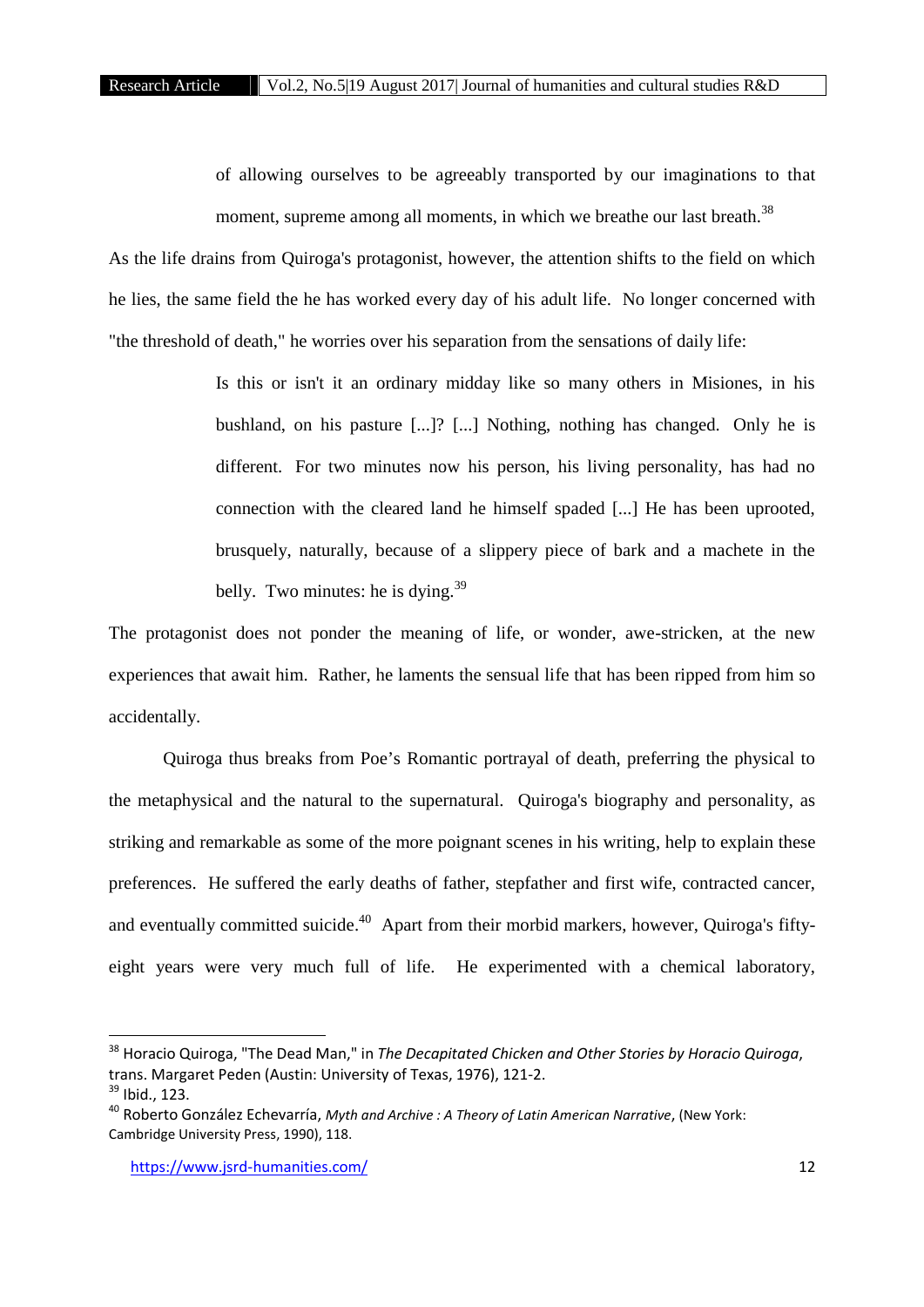electroplating, ceramic ovens, farming ventures, and various business enterprises<sup>41</sup>; he was attracted to the fields of invention and mechanics<sup>42</sup>; he took his children hunting in forests so that he could "expose them to situations where they might learn to understand danger without fearing it";<sup>43</sup> he experienced business failures and difficult exposures to the wild that "proved a vitally important - and satisfying - exercise in effort and self-sufficiency".<sup>44</sup> When Quiroga looked back on his career in 1936, he assured that "the man of action in him [...] was as important as the writer".<sup>45</sup> These "real-life" influences lead Beardsell to suggest that it is "hardly surprising [...] that rather than [as an abstract] theme for intellectual consideration, Quiroga's stories tend to treat death as something dramatic, personal, and charged with emotional impact".<sup>46</sup> But using Quiroga's personality and experiences as an answer to his unique perspective begs a further question: unless we believe that something comes from nothing, Quiroga's unique traits were influenced and nurtured by his surroundings.

At the opening of the twentieth century and Quiroga's career, Latin American literature was exposed to several new influences that may have shaped the author's non-Romantic understanding of death. Scholar Jennifer French argues in *Nature, Neo-Colonialism, and the Spanish American Regional Writers* (2005) that "The period of 1910-1930 is unique in Latin American history, in its convergence of economic, political and cultural events, including both the apex of British investment in Latin America and many Latin Americans' rude awakening to

<sup>41</sup> Beatriz Sarlo,"Horacio Quiroga and Technoscientific Theory," in *The Technical Imagination: Argentine Culture's Modern Dreams* (Stanford: Stanford UP, 2008), 13-4.

<sup>42</sup> Pablo Rocca,"The Short Story in The Works of Machedo De Assis and Horacio Quiroga: A Material Aesthetic?" *Portugeuse Literary and Cultural Studies* 13/14 (2006), 534.

<sup>43</sup> Peter R. Beardsell, *Quiroga--Cuentos De Amor, De Locura y De Muerte* (London; Dover, N.H: Grant & Cutler, 1986), 17.

 $44$  Ibid., 16.

<sup>45</sup> Ibid., 57.

 $46$  Ibid., 46.

https://www.jsrd-humanities.com/ 13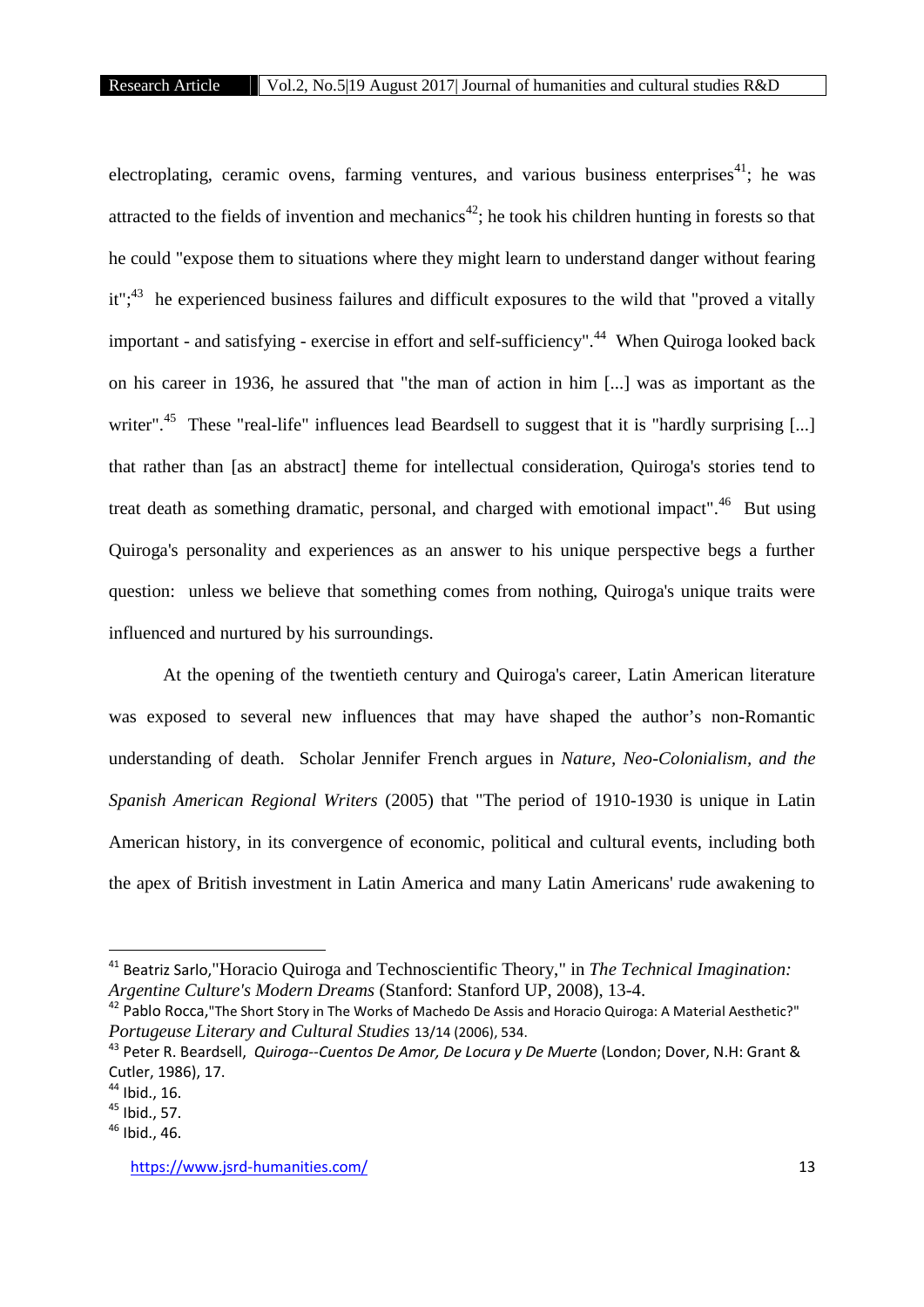the deleterious effects that investment was having on their human and natural landscapes".<sup>47</sup> This neo-colonialist context, French argues, had "profound implications for the cultural discourse Latin Americans produced in the  $1920s^{48}$ , so that authors like Quiroga, unlike their predecessors, "display the benefits of new forms of mobility in their sharp awareness of the disparate effects of modernization on urban and rural areas".<sup>49</sup> Quiroga's work suggests the Argentineans' increasingly important relationship with the natural environment; scholar Noe Jitrik, for example, writes that the horror in Quiroga's work is more fact than fiction, drawn from his real experiences in the selva: "Droughts, venom, cruelty, an insane sun, carnivorous ants, jaguars, thirst and fear of an abysmal desperation were the presences that filled and besided that era in his life".<sup>50</sup>

In addition to the emerging emphasis on nature, Quiroga's writing is touched by the growing scientific and technological spirit of his surroundings. Roberto González Echevarría argues in *Myth and Archive: a Theory of Latin American Narrative* (1990) that Latin American narrative is affected by non-literary texts, such as documents of law, science and anthropology. González Echevarría's theory suggests a large-scale, perhaps sub-conscious use of non-literary texts, $51$  and Quiroga's insatiable intellectual appetite for the non-literary makes him all the more susceptible to such affectation. Author Beatriz Sarlo confirms that "[Quiroga] was finding concrete information in places and materials with which literature did not associate, but especially information of a type that, if not new, was nearly inconceivable as an element of a

<sup>47</sup> Jennifer French, *Nature, Neo-Colonialism, and the Spanish American Regional Writers*, (Hanover, N.H: Dartmouth College Press, 2005), 37.

 $48$  Ibid., 16.

 $49$  Ibid., 27-8.

 $50$  As quoted in French. Ibid., 45.

<sup>51</sup> Roberto González Echevarría, *Myth and Archive : A Theory of Latin American Narrative*, (New York: Cambridge University Press, 1990).

https://www.jsrd-humanities.com/ 14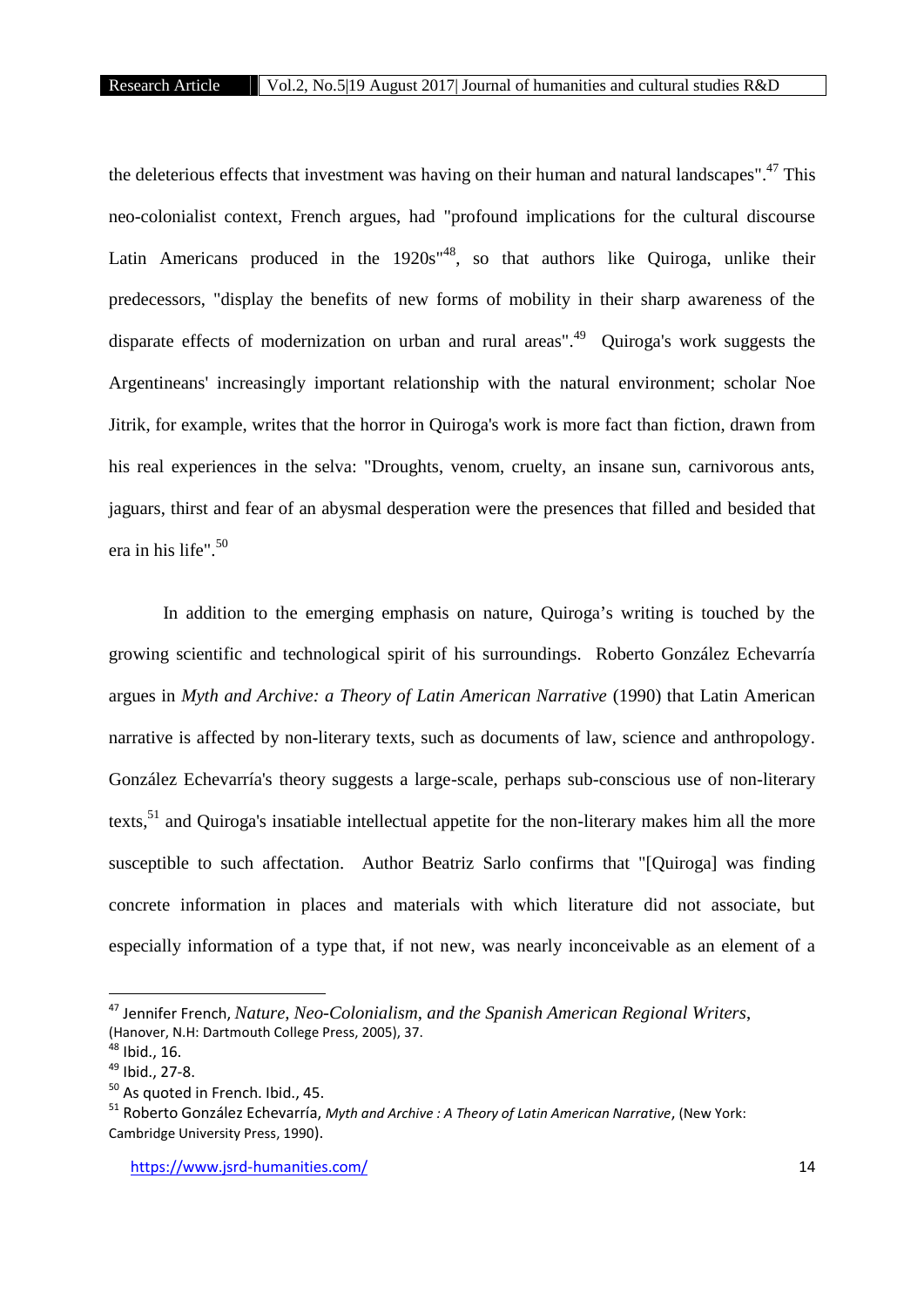writer's intellectual education".<sup>52</sup> Sarlo argues in *The Technical Imagination: Argentine Culture's Modern Dreams* (2008) that technology became increasingly influential in Argentina in the early twentieth century, particularly to the lower classes: "[The] lay use of technology was bringing about the reorganization of a hierarchy of knowledge [...] the scientific notions published in technical manuals, newspaper articles - all of these stood in for the science taught in universities".<sup>53</sup> Sarlo admits that though Quiroga had little knowledge of "pure" science, he nevertheless "demanded something from science".<sup>54</sup> Scholar John McIntyre notes how in "Drifting" Quiroga "[charts] the gradual progress of the poison through the man's body"<sup>55</sup>, and that details like the "slow-motion close-up on the fingers, together with the references to skin drawn tight, to feeling burning thirst, to shivering and to vomiting blood, come together to create a dying that is horrendously physical in its anatomical precision and stomach-churning in its effect on the reader".<sup>56</sup> Though perhaps not precisely citing a textbook on anatomy, Quiroga emphasizes the physical body more than the spirituality of his dying protagonist. In the case of the two stories that I analyze, death is not connected to the supernatural, but is determined by nature: Quiroga "demands" that science determines death.

It is Quiroga's attention to the environment that seems to most significantly contribute to his non-Romantic view of death. In the essay, "Horacio Quiroga and Jack London Compared: A la deriva, El hombre muerto and To Build a Fire," scholar John McIntyre analyzes the

<sup>52</sup> Beatriz Sarlo,"Horacio Quiroga and Technoscientific Theory," in *The Technical Imagination: Argentine Culture's Modern Dreams* (Stanford: Stanford UP, 2008), 17.

<sup>53</sup> Beatriz Sarlo,"Introduction," in *The Technical Imagination: Argentine Culture's Modern Dreams* (Stanford: Stanford UP, 2008), 5.

<sup>54</sup> Beatriz Sarlo,"Horacio Quiroga and Technoscientific Theory," in *The Technical Imagination: Argentine Culture's Modern Dreams* (Stanford: Stanford UP, 2008), 28.

<sup>&</sup>lt;sup>55</sup> John McIntyre, "Horacio Quiroga and Jack London Compared: A La Deriva, El Hombre Muerto and To Build a Fire," in *New Comparison: A Journal of Comparative and General Literary Studies* 7 (1989): 151.  $56$  Ibid., 152.

https://www.jsrd-humanities.com/ 15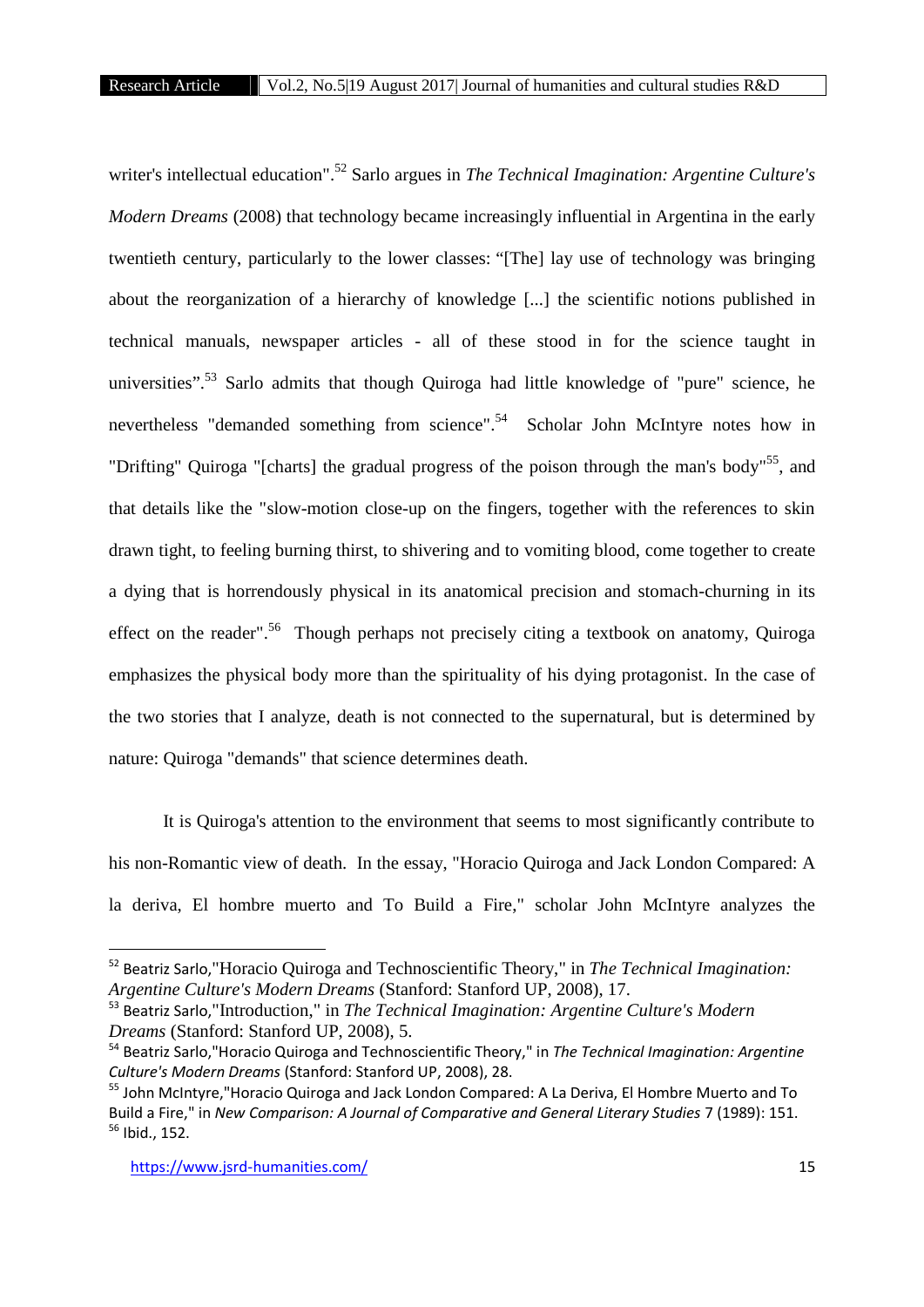environment's role in death in both "Drifting" and "The Dead Man," concluding that Quiroga's environment is "viewed as fundamentally hostile to man"<sup>57</sup>: it is the snake that kills the one protagonist and a "piece of damp bark" the other. Furthermore, McIntyre argues that the dying protagonist in "The Dead Man" continuously asks himself rhetorical questions ("Is this or isn't it an ordinary midday like so many others?") that "suggest the man's sense of shock and dismay that his passing has triggered no general cataclysm in Nature. The arrogant assumption of cosmic value by and for this one human life is almost punished".<sup>58</sup> McIntyre thus questions whether Quiroga's protagonists are "being 'punished' for [their] temerity in coming into the wilderness in the first place".<sup>59</sup> In Quiroga's stories Nature is the ultimate power, crucially diverging from Poe's sailor who cowers under the power of God ("how foolish it was for me to think of so paltry a consideration as my own individual life, in view of so wonderful a manifestation of God's power.")<sup>60</sup> It is perhaps because Quiroga's protagonists do not have a Romantic relationship with an afterlife that they must die: They are at the mercy of the scientific reality of the natural environment.

Horacio Quiroga's name has not maintained the international fame of his literary mentor, Poe, or of his Latin American successors; nearly a century after Quiroga's innovations, the magical realism of Garcia Marquez and the fantasy of Borges applied magical realism overshadow the more subtle, scientific innovations of their predecessor. Nevertheless, Quiroga's work remains exemplary of the spirit of the short story by his own definition: His use of science and technology is neither superfluous nor at the sake of anything vital, but rather essential to the

<sup>57</sup> Ibid., 143.

<sup>58</sup> Ibid., 154.

 $59$  Ibid., 147.

<sup>60</sup> Edgar Allen Poe, "A Descent into the Maelstrom," in *The Short Fiction of Edgar Allan Poe*, ed. Stuart and Susan Levine (Indianapolis: Bobbs-Merrill Company, 1976), 46.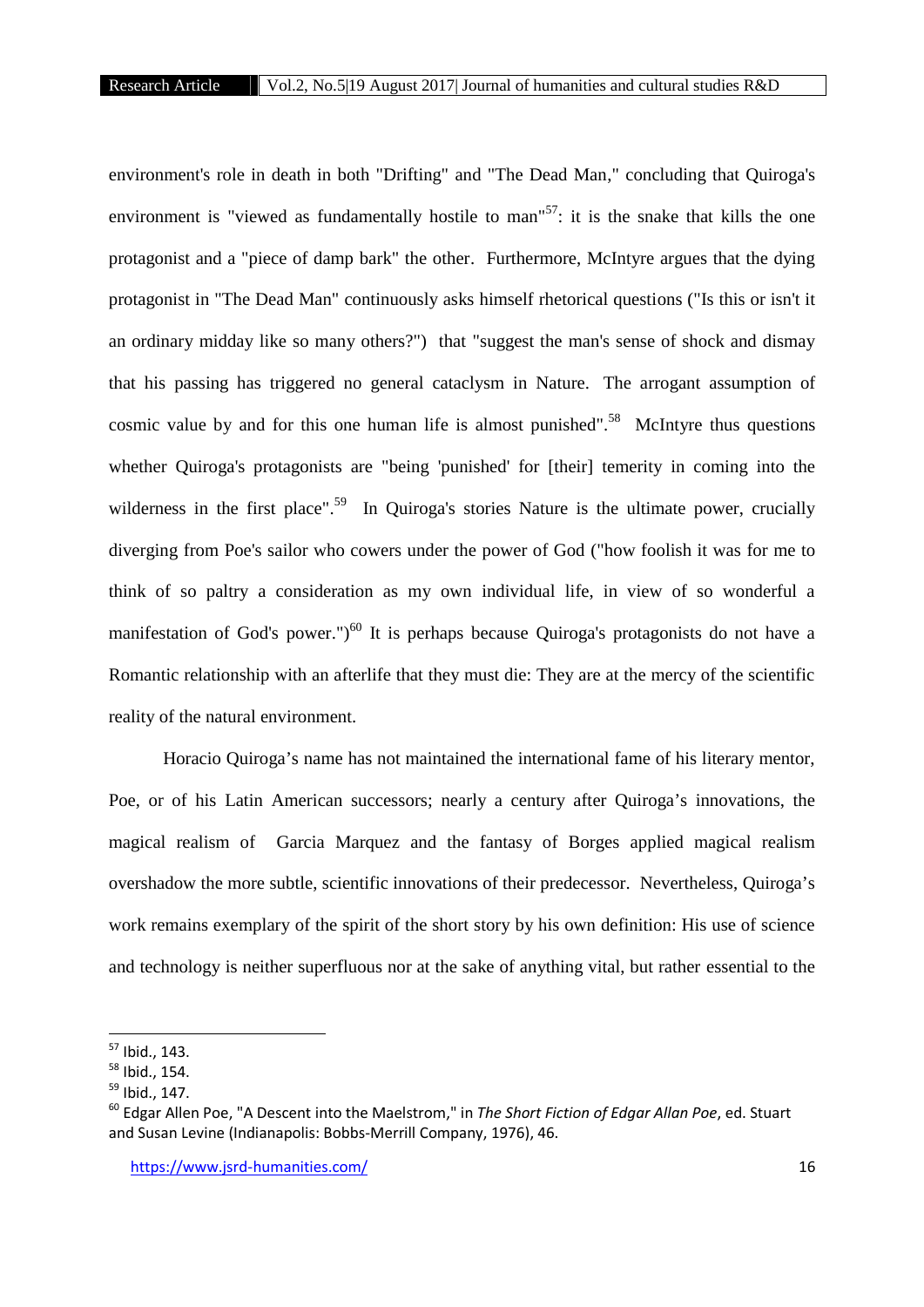hunted "color incomparable." Finding the right color of words under new shades of light renders him a master of a genre whose capacity for complexity increases by its brevity.

## **References :**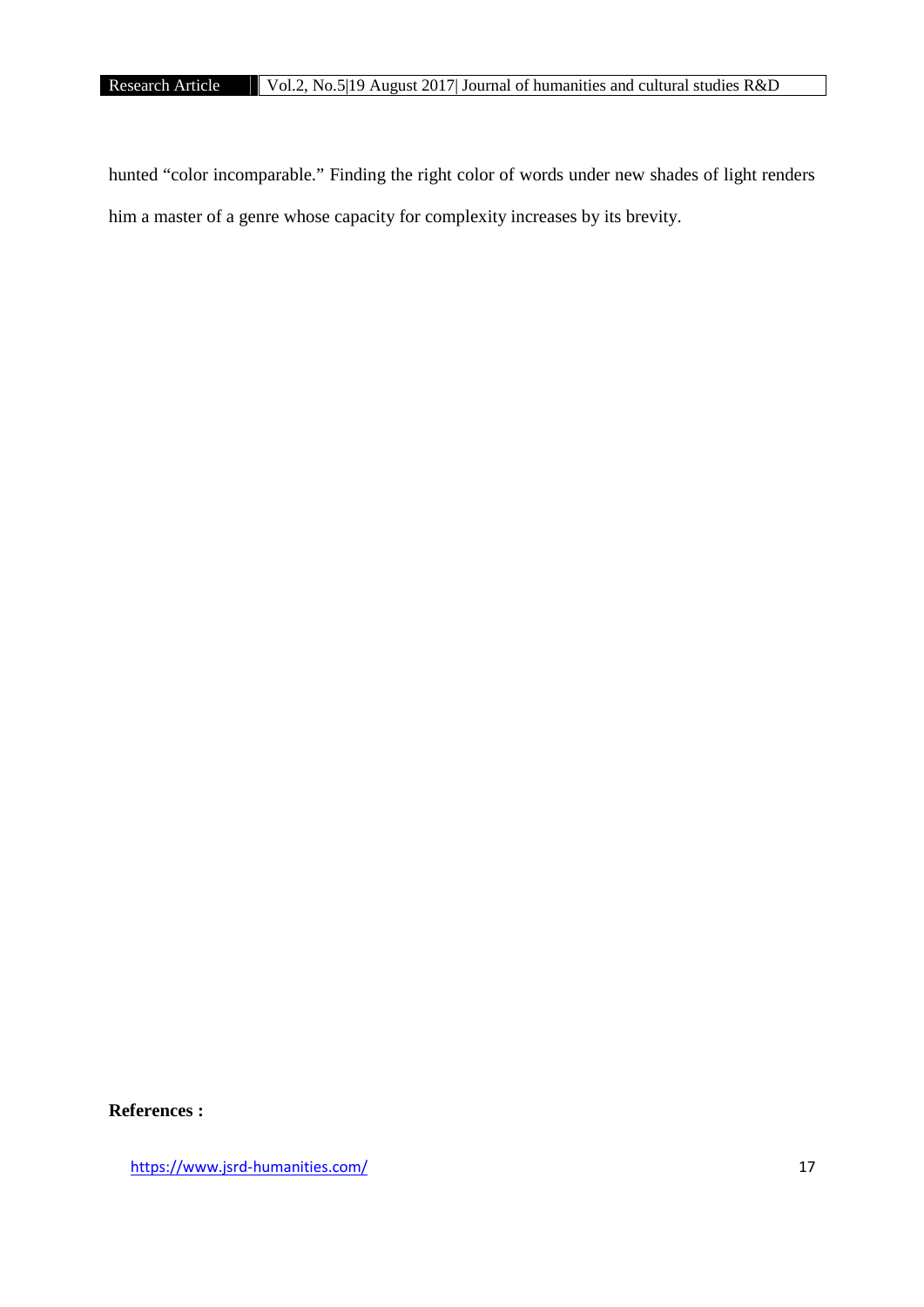Beardsell, Peter R. *Quiroga--Cuentos De Amor, De Locura y De Muerte*. London: Grant & Cutler, 1986.

Berg, Mary. "Horacio Quiroga." *Poe Abroad: Influence, Reputation, Affinities*. Ed. Lois Vines. Iowa City: University of Iowa, 1999. 239-43.

Brushwood, John. "The Spanish American Short Story from Quiroga to Borges." *The Latin American Short Story: A Critical History*. Ed. Margaret Peden. Boston: G.K. Hall, 1983. 71- 96.

French, Jennifer. *Nature, Neo-Colonialism, and the Spanish American Regional Writers*. Hanover, N.H: Dartmouth College Press, 2005.

González Echevarría, Roberto. *Myth and Archive : A Theory of Latin American Narrative*. Cambridge; New York: Cambridge University Press, 1990.

--- "Introduction." Introduction. *The Oxford Book of Latin American Short Stories*. Ed. Roberto González Echevarría. New York: Oxford UP, 1997. 3-22.

Johnston, Marjorie. "Ruben Dario's Acquaintance with Poe." *Hispania: A Journal Devoted to the Teaching of Spanish and Portuguese* 17.3 (1934): 271-78.

Levine, Susan and Stuart. "Ruben Dario." *Poe Abroad: Influence, Reputation, Affinities*. Ed. Lois Vines. Iowa City: University of Iowa, 1999. 215-19.

--- "Poe in Spanish America." *Poe Abroad: Influence, Reputation, Affinities*. Ed. Lois Vines. Iowa City: University of Iowa, 1999. 121-29.

--- "Salvation Through Terror." *The Short Fiction of Edgar Allan Poe*. By Edgar Allan Poe. Ed. Stuart and Susan Levine. Indianapolis: Bobbs-Merrill Company, 1976. 39-40.

McIntyre, John. "Horacio Quiroga and Jack London Compared: A La Deriva, El Hombre Muerto and To Build a Fire." *New Comparison: A Journal of Comparative and General Literary Studies* 7 (1989): 143-59.

Peden, Margaret. "Introduction." Introduction. Ed. Margaret Peden. *The Latin American Short Story: A Critical History*. Boston: G.K. Hall, 1983.